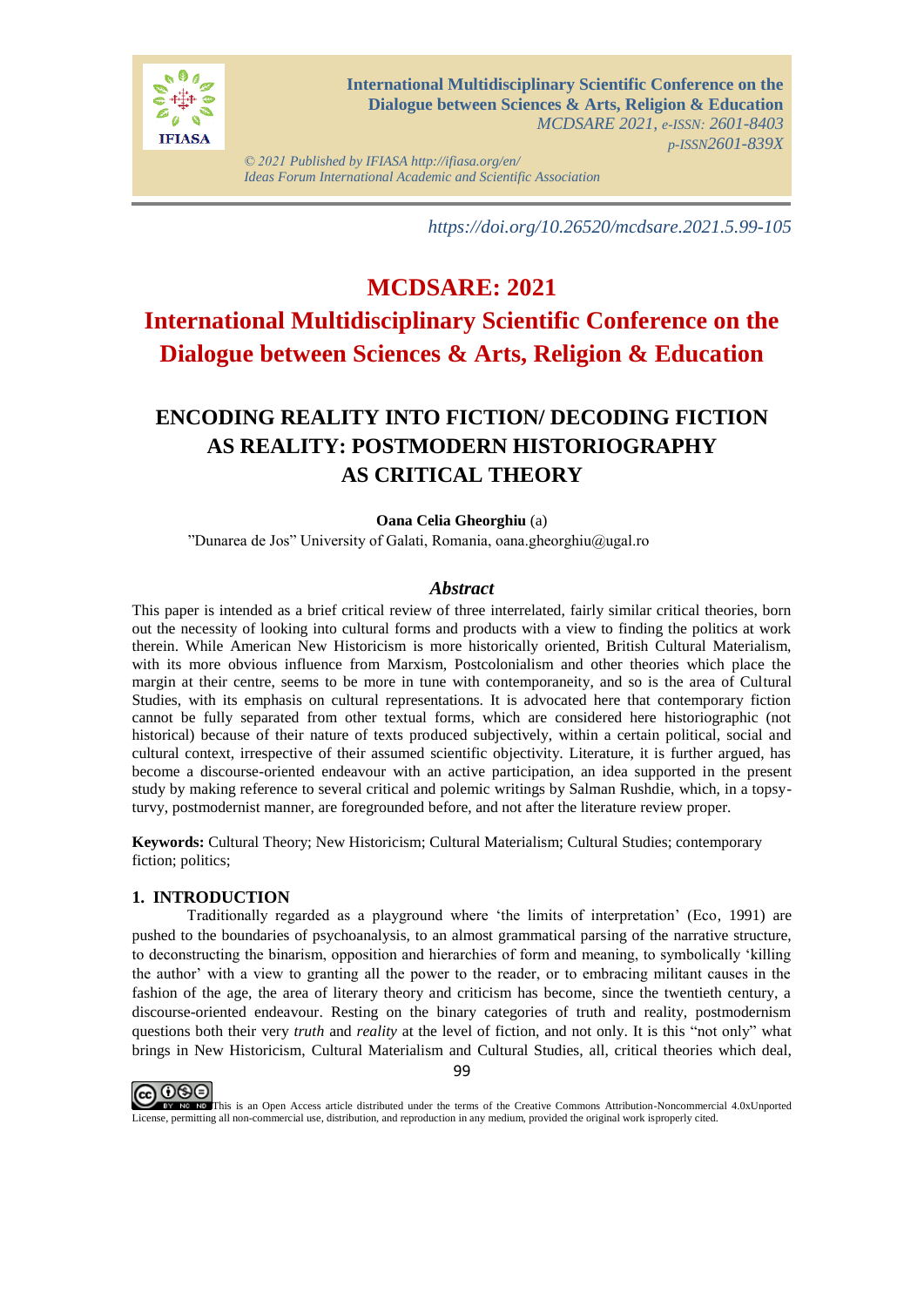aside from literature, with fictionalisation through discursive practices in texts that are customarily perceived as pertaining to the domain of reality, such as history books, political speeches and, above all, the media. Twenty-first century political fiction, for instance, seems realistic at first sight; however, due to this influence, as well as to the ideological and contextual constraints added to its essence as representation, it employs layers of fictionalisation: created worlds that describe other created worlds which are marketed as reality to their audience, and which contribute to creating and imparting knowledge.

## **2. PROBLEM STATEMENT**

Literature has become, since the end of the twentieth century, a discourse-oriented endeavour with an active participation. Writers should "rebuild their readers' belief in argument from factual evidence and do what fiction has always been good at doing—to construct, between the writer and the reader, an understanding about what is real" (Rushdie 2018). A good example is Salman Rushdie's treatment of his most famous novel, *Midnight's Children*, exposed in ''Errata': or, Unreliable Narration in *Midnight's Children*' (1983). He observes that history is always ambiguous, and that literature is not history, but plays with history forms. Analysing his goals pursued in writing this novel, Rushdie asserts that he was, at first, in a Proustian *search for lost time*. In time, however, he realised that he was searching for a way *to reconstruct the past so as to suit his own ends*, using memory as a tool. Saleem Sinai (the central character and narrator), far from being an objective historian, attempts to "cut up history to suit himself, just as he did when he cut up newspapers to compose his earlier text" (Rushdie, 1991, p. 24). It is thus obvious that the author's motivation is to endow his narrator with a cultural materialist-type of reasoning. In admitting the unreliability of his narrator, Rushdie lays emphasis on the fact that *Midnight's Children* is a novel, and not "some sort of inadequate reference book or encyclopaedia" (1991, p. 25), however, as he stresses in another article ('Outside the Whale', 1984) in which he polemicizes with Orwell's 'Inside the Whale' (1940) and 'Politics of the English Language' (1946), the need of politics in literature is very actual: "it becomes necessary, and even exhilarating, to grapple with the special problems created by the incorporation of political material, because politics is, by turns, farce and tragedy" (1991, p. 100).

Yet another one of Rushdie's observations, namely that the writer "need not always be the servant of some beetle-browed ideology" and that "he can also be its critic, his antagonist, its scourge" (1991, p. 98) is also close to the cultural materialist discussion of literature in terms of compliance versus resistance to ideology and superstructures. In *Literature, Politics and Culture in Post-war Britain,* Alan Sinfield enlarges upon society being forced "to reproduce itself both culturally and materially by putting in circulation stories of how the world goes" (1989: 2). Various institutions considered *dominant structures* are responsible with this (the media, religion, education, the political parties), and so is literature, which may either reinforce or contest the narratives of these structures. This contestation occurs when literature resists the ideology imposed by the State apparatus and focuses on "dissident politics of class, race, gender, and sexual orientation" (Sinfield, 1992, p. 10).

As a parenthesis, the word *dissident* (a term often used in political discourse to denote a person who dissents from an established policy) comes to underline the Foucauldian concept of subversion constructed within the discourse of power. Sinfield notes in *Faultlines –Cultural Materialism and the Politics of Dissident Reading* (1992) that "dissidence operates necessarily in reference to dominant structures; it has to invoke those structures to oppose them and therefore can always, *ipso facto*, be discovered re-inscribing that which it proposes to critique" (1992, p. 47). At the same time, dissidence represents a statement of intent made by the cultural materialist critics. It challenges the idealist view of literature as being somehow placed above the material conditions of production and reception, society and politics. This is because such an "honourable placement" would confine literature to an area of "limited influence, marginality, even irrelevance" (Sinfield 1989, p. 28), denying its status as an actual institution, a significant "cultural apparatus" or a source of knowledge.

More recently, in the article entitled "Truths, Lies and Literature", Salman Rushdie refines the ideas he has been advocated since the 1980s, maintaining that "the world can perhaps best be explained in terms of conflicting and often incompatible narratives. In Kashmir and in the Middle East, and in the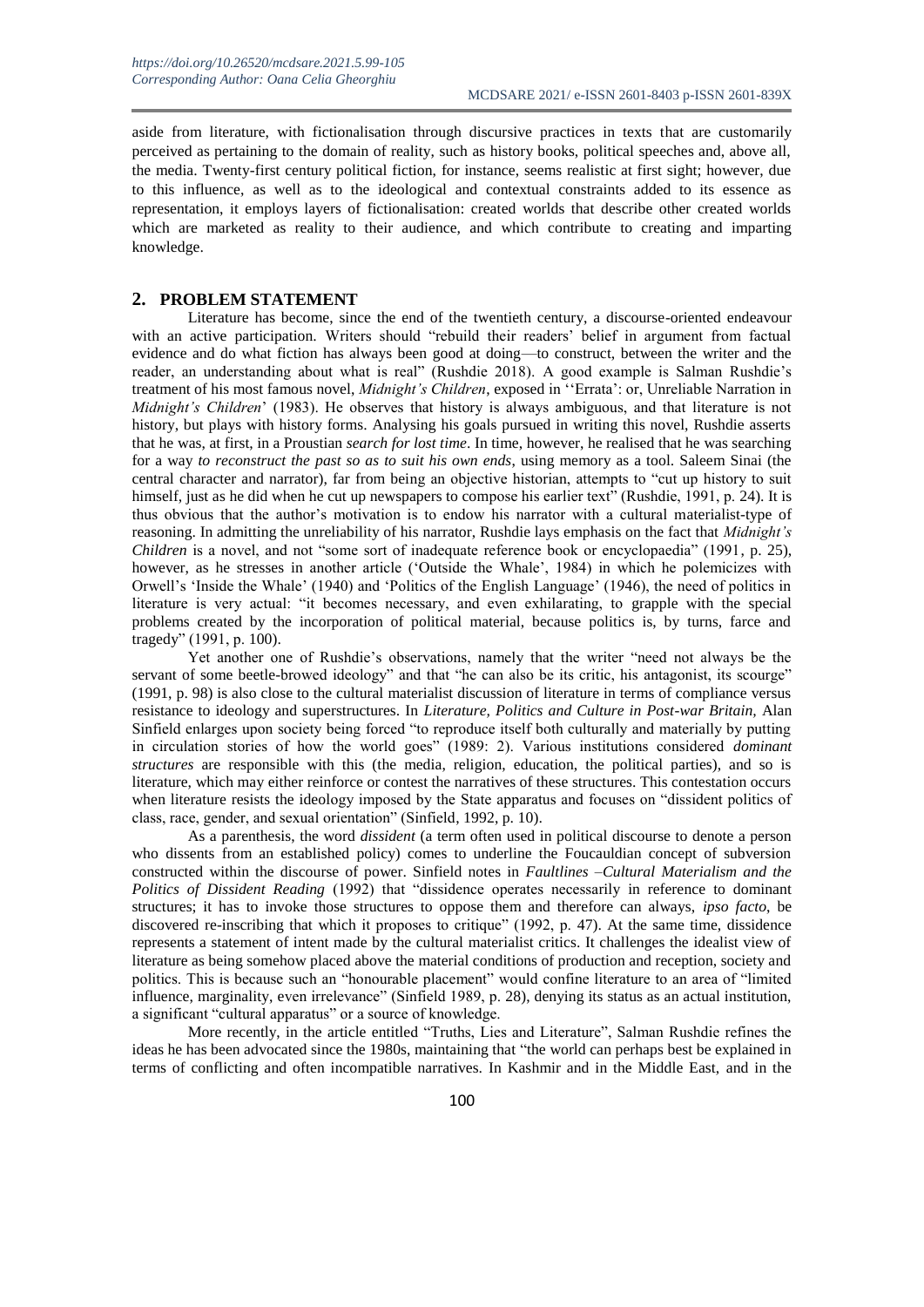battle between progressive America and Trumpistan, we see examples of such incompatibilities. The consequences of this new, argumentative, even polemical attitude to the real has profound implications for literature—that we can't, or ought not to, pretend it isn't there. I believe that the influence on public discourse of more varied voices has been a good thing, enriching our literatures and making more complex our understanding of the world" (2018). It is, then, a reiteration of the idea that literature should, now more than ever, have "overt political ends in the contemporary world" (Brannigan, 1998, p. 98)

# **3. RESEARCH QUESTIONS**

Before embarking on a review of critical modes, it seems appropriate to justify the choice. Why New Historicism and/or Cultural Materialism/ Cultural Studies? As Jonathan Culler, Structuralist critic, observes, critical theory is "inescapably interdisciplinary" (1997, p. 4), relying on philosophy, linguistics, anthropology, political or social theory, history, psychoanalysis, gender studies, etc. It follows that approaches like New Historicism, Cultural Materialism or Cultural Studies, which bring all these together, are the least likely to let various aspects related to text and to its textuality escape. Though it has been suggested that any grid of interpretation may be applied with reasonable results to any text – since one may grasp whatever one regards as relevant in that text and subsequently ground his/her line of argumentation in the theory which seems the most appropriate to make a point in that respect –, one cannot discuss contemporary fiction along lines which are not tangent with culture and politics. As such, the statement "literary criticism is the application of critical theory to a literary text, whether or not a given critic is aware of the theoretical assumptions informing her or his interpretation" (Tyson, 1999, p. 7) is contradicted, the views adopted being firstly that a critic should be at least familiarised with critical theory in general before opting for one analytical grid or another, and, secondly, that literary texts have a way of 'suggesting' the path that should be best followed in their deciphering, no matter how neutral the inquiring eye might imagine itself to be.

# **4. PURPOSE OF THE STUDY/ RESEARCH METHODS**

In contemporary fiction, the literary texts foreground, more often than not, a tight relation to non-literary contemporary events which constitute topics of discussion for political and journalistic texts. Therefore, the choice for a critical theory informed by the necessity to regard literature in a wider context comes naturally. Focus could not be laid on either author or text; neither could marginal and marginalising issues be underlined, as that would render the analysis incomplete. Which is not to say that issues informed by principles of exclusion and differentiation should be disregarded, but rather that they are inscribed within a wider frame of cultural dynamics, and that laying emphasis exclusively on particular aspects (e.g. gender, race, ethnicity, sexuality, etc.) might hinder access to the bigger picture. Therefore, the aim of this paper is to advocate for the necessity of a critical theory informed by its relation to reality and politics, while the method employed is, for the most part, that of forwarding a critical review of the fundamental tenets of New Historicism, Cultural Materialism and Cultural Studies.

#### **5. FINDINGS**

#### **5.1. New Historicism**

Starting from Geertz's *Interpretation of Cultures*, according to which "there is no such thing as a human nature independent of culture" (1973, p. 11), where culture is regarded as "a set of control mechanisms – plans, recipes, rules, instructions" and less as a "complex of concrete behaviour patterns – customs, usages, tradition, habit clusters" (1973, p. 8), Stephen Greenblatt advocates for New Historicism in the introduction to his most influential *Renaissance Self-Fashioning – From More to Shakespeare* (1980, 2005). Thus, he redefines Geertz's 'control mechanisms' as a cultural system of meanings that creates specific individuals. Literature, appertaining both to the wider cultural system and to the individuals that create it, functions, in Greenblatt's view, in three ways: "as a manifestation of the concrete behaviour of its particular author, as itself expression of the codes by which this behaviour is shaped, and as a reflection upon these codes" (2005, p. 4). Failure to concern with these interrelated aspects in a critical essay may result either in biographical or psychoanalytical criticism or, if the literary work is regarded "exclusively as the expression of social rules and instructions", in a piece of Marxist representation of ideological superstructures. By contrast, if the three aspects are grasped in the analysis by using cultural and anthropological criticism, literature becomes "part of the system of signs that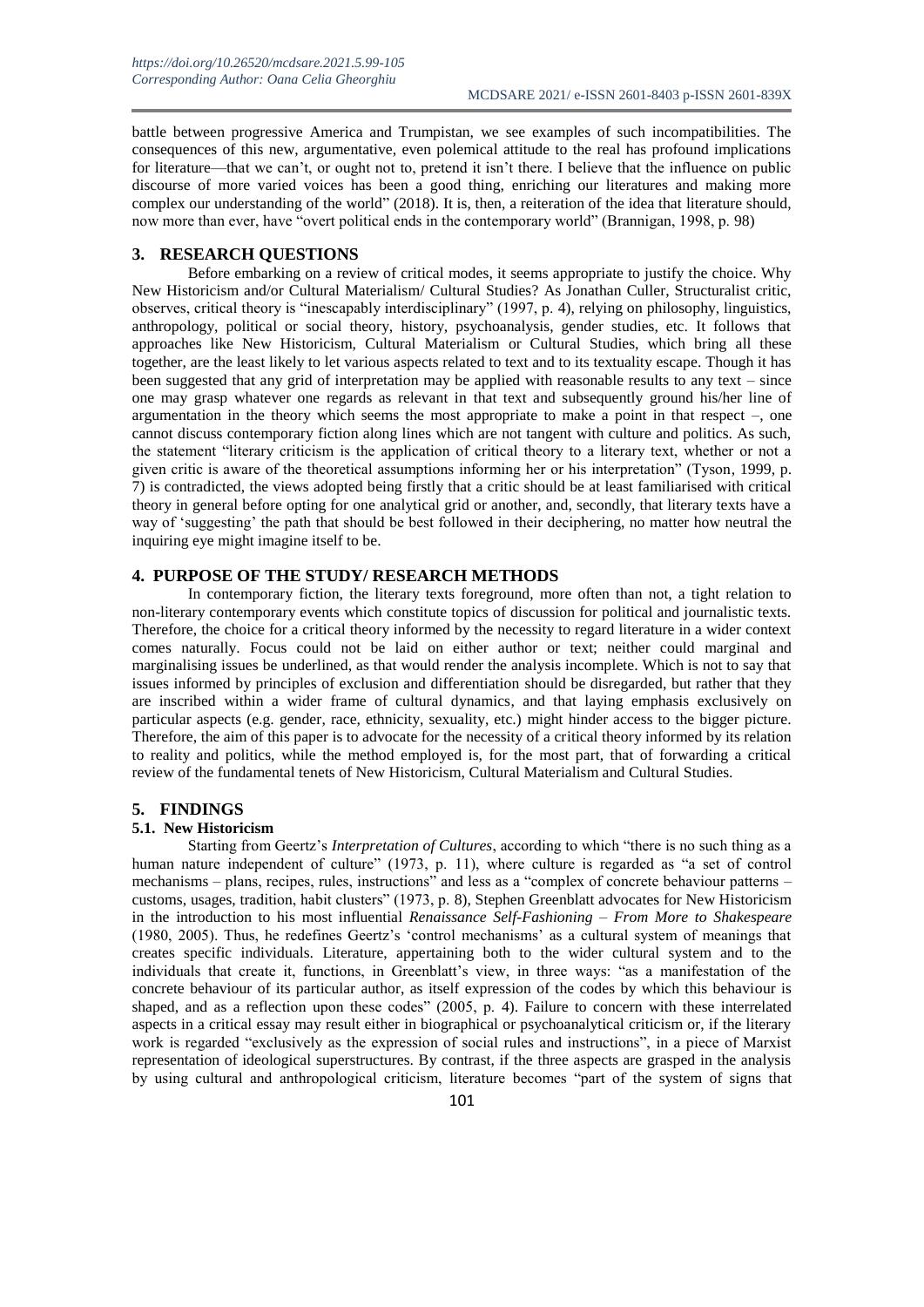constitutes a given culture" (2005, p. 6). The goal of this method, which Greenblatt names, at this point, cultural poetics, is "to investigate both the social presence to the world of the literary text and the social presence of the world in the literary text" (2005, p. 6).

Greenblatt acknowledges his influences coming from both Marxism and Poststructuralism, although neither of them satisfactorily explains, in his view, the relation between art and society. He stresses that this relation should not be regarded as a transfer, as an appropriation from social and political discursive practices to the artistic ones, but sooner as an exchange:

We need to develop terms to describe the ways in which material – here official documents, private papers, newspaper clippings, and so forth – is transferred from one discursive sphere to another and becomes aesthetic property. It would, I think, be a mistake to regard this process as unidirectional – from social discourse to aesthetic discourse – not only because the aesthetic discourse in this case is so entirely bound up with capitalist venture but because the social discourse is already charged with aesthetic energies (2005, p. 27).

The first to actually create a methodological framework for New Historicism is Harold Aram Veeser, editor of the volume *The New Historicism* (1989), who identifies five major assumptions that inform the new historicist thinking:

1. That every expressive act is embedded in a network of material practices;

2. That every act of unmasking, critique and opposition uses the tools it condemns and risks falling prey to the practice it exposes;

3. That literary and non-literary texts circulate inseparably;

4. That no discourse, imaginative or archival, gives access to unchanging truths nor expresses inalterable human nature;

5. Finally […], that a critical method and a language adequate to describe culture under capitalism participate in the economy they describe (Veeser, 1989, p. xi).

## **5.2. Cultural Materialism**

Fairly similar to New Historicism in views and approach, but much more politicised, Cultural Materialism (term coined by Raymond Williams in 1980) designates that analysis which examines culture "less as a set of isolated artistic monuments" and more "as a material formation, complete with its own modes of production, power-effects, social relation, identifiable audience and historically conditioned thought forms" (Eagleton, 1996, p. 198). Cultural Materialism as literary theory is even farther from any orientation towards new critical aestheticism or structuralist linguistics than New Historicism. Instead, the connection to Marxist criticism becomes more sensible. It is the critical mode that brings literature closer to sociology than it has ever been, considering the former "a practice in the society [...] which is no fully available for analysis until each of its practices is included" (Williams, 2005, p. 44). The relation between art and society is discussed in terms similar to those proposed by New Historicism, regarding writing as a form of contribution to the dominant culture. To Williams, literature, the visual arts, music and "the powerful arts of film and broadcasting" possess the "capacity to embody and enact and perform meanings and values" and cannot be given "a uniform, static and ahistorical relation to some abstract social formation" (2005, p. 45). As part of the cultural process, these 'practices' contribute to the dominant culture and transform it (2005, p. 45).

The politics of race, class, gender and sexual orientation are overtly indicated as focal points in cultural materialist readings, and one cannot but acknowledge that Marxist, feminist and postcolonialist issues have been present on the cultural materialist agenda starting with the early writings in the field. This was, in the 1980s, the most significant difference between New Historicist and Cultural Materialist critics, but the former were to tackle these issues in the following decades. Forty years later, this difference can only be traced when attempting a diachronic survey of the cultural theories towards the end of the twentieth century, so it would not be inappropriate to discuss the connexion with the aforesaid theories and politics as a specific trait of Cultural Materialism. It might be worth mentioning here Brannigan's comparative analysis (1998, pp. 119-120), which posits that, in approaching the text from these perspectives, cultural materialist critics identify two major dichotomies: a diachronic one, in which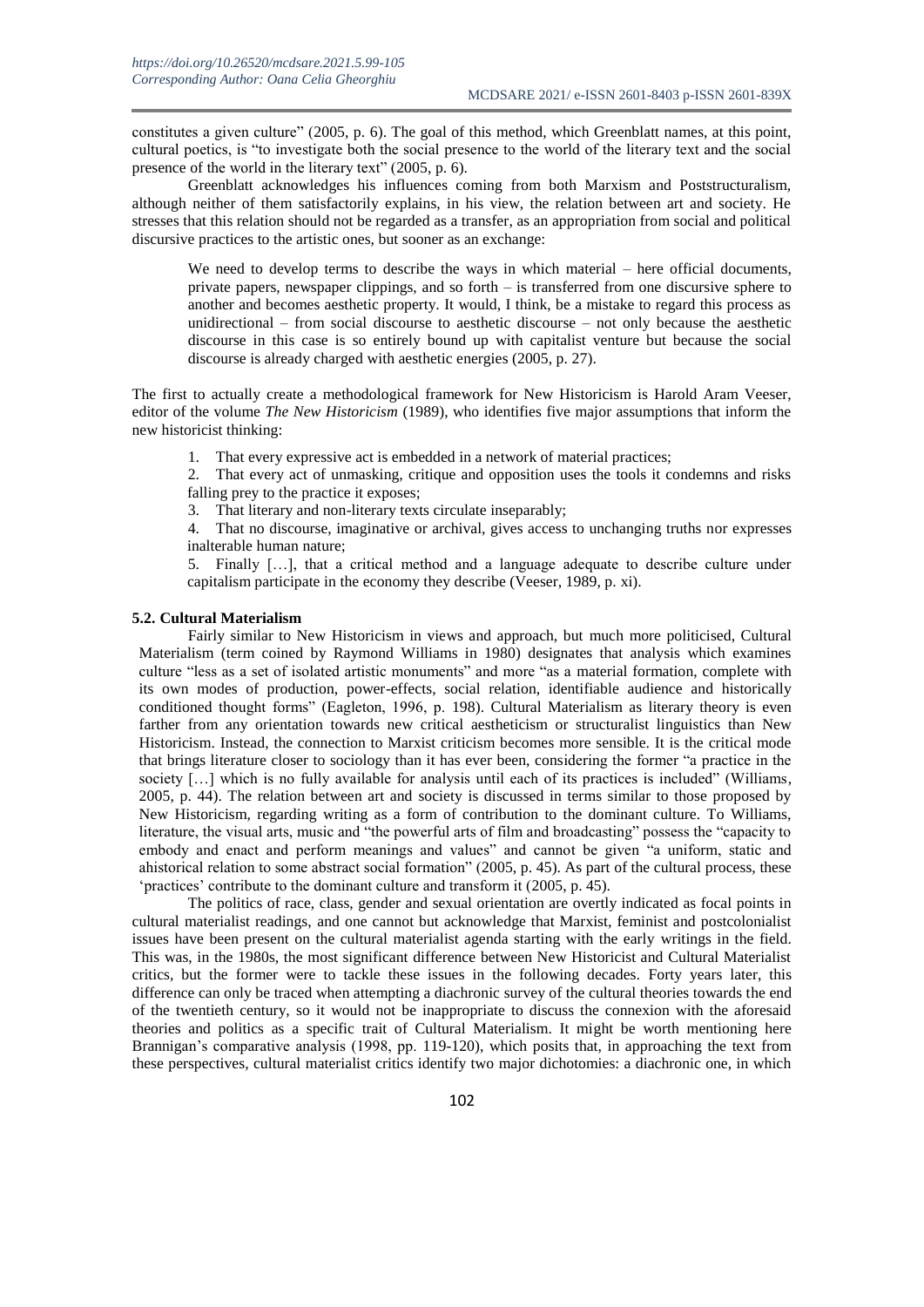they analyse the differences between then and now, that is to say, the extent to which the past is constructed as otherness from the contemporary point of view; and a synchronic one, in which they examine alterity in its occurrence within the past culture.

One may argue that, despite the critique addressed for its disfavouring of the close analysis of the literary text and its prevalent obsession with social and politic context that shape the individuals (both the representing and the represented ones), Cultural Materialism has its merits in gearing literary criticism towards the study of historical context and the understanding of cultural and social differences. Today, Cultural Materialism broadened its scope to address the question of (marginalised) identity more and more thoroughly. As "the disciplinary societies" (Foucault, 1975)/ "the societies of control" (Deleuze, 1992)/ "the ideological state apparatuses" (Althusser, 1970) have gone global, it is only natural that the literary theories which examine their effects at the level of material practices represented in literature should also have been affected by globalization. What is more, in an electronic age, the cornucopia of information outside the literary text determines the critic to expand his/ her contextual analysis even further than in the case of the texts belonging to the historical past. Ultimately, it is still about **historical context + theoretical method + political commitment + textual analysis**, as the proponents of the theory in focus argued in the 1980s, and which this study attempts to reinforce.

## **5.3. Cultural Studies**

However, as the sense of 'historicity' is altered due to its temporal vicinity with its witnesses and to a certain form of misapprehension which compulsorily places it in a more or less distant past, the analysis of its occurrence in and around discourses of the present may find a more suitable umbrella in *Cultural Studies*. The *historical*, the *material* and the *political* blended in the 'composition' of the two theories may be complemented with cultural studies operational concepts, such as *hegemony*, *agency*, *globalization*, *mass-culture*, *subculture*, and the overarching *discourse* and *representation*, as they seem adequate in the analysis of contemporary *texts* – in the broader sense of this term, which goes beyond language, covering all the conveyors of meaning. At this point, it seems necessary to state that Cultural Studies has been regarded, over the years, either as a different approach, divergent from Cultural Materialism, with a parallel development in the British academia in the 1970s-1980s, or as an extension of it, intended to put to good use the democratisation of culture advocated by Raymond Williams, and also to "tactfully remove the suggestion of Marxism" (Young 2004, p. 126). This latter understanding has been advanced by the postcolonial theorist Robert Young who, in his work, *White Mythologies: Writing History and the West* (1990/ 2004), comments on the abandonment of the traditional, Marxist use of history as a ground for truth in favour of regarding it as a mirror for potential contemporary political aspects, by making an "identification with parallel forms of political struggle in our own day" (2004, p. 126).

Texts do not exist in isolation, establishing relations both synchronically (with parallel/ contemporary texts) and diachronically (with texts written before them), which give access to present and past, but only to a limited extent. This very simple interconnection has been termed in various ways; however, the term which best serves our purpose is that of *intertextuality*, as texts can only *represent*  aspects and facts, not transpose them from the realm of the real into that of the written. "Life is the nonrepresentable origin of representation", Derrida (2005, p. 295) notes, in relation to Antonin Artaud's theatre, but the statement can also be read as generalisation, in which case, this sentence alone suffices to explain Foucault's and his followers' understanding of discourse as **constructed representation of reality**. Representation is thus construed as an imperfect form of life imitation, and this imperfection is related to a series of factors outside the text: the author's distance from the represented factual aspect/ event (in time and space), his/ her subjectivity (which may be wilful, with manipulative ends), but also various societal, political, economic and cultural constraints, which, for the sake of brevity, will be included here under the term *context*.

In cultural theorist Stuart Hall's words, "representation does sort of carry with it the notion that something was there already and has been *represented*" (1997, p. 6). This 'something' may range from topics, people, events, situations, to politics and ideologies, etc. which are endowed with meanings through words or images. Hence, Hall's definition of representation is: "the way in which meaning is somehow given to the things which are depicted through the images or whatever it is, on screens or the words on a page which *stand for* what we're talking about" (1997, p. 6).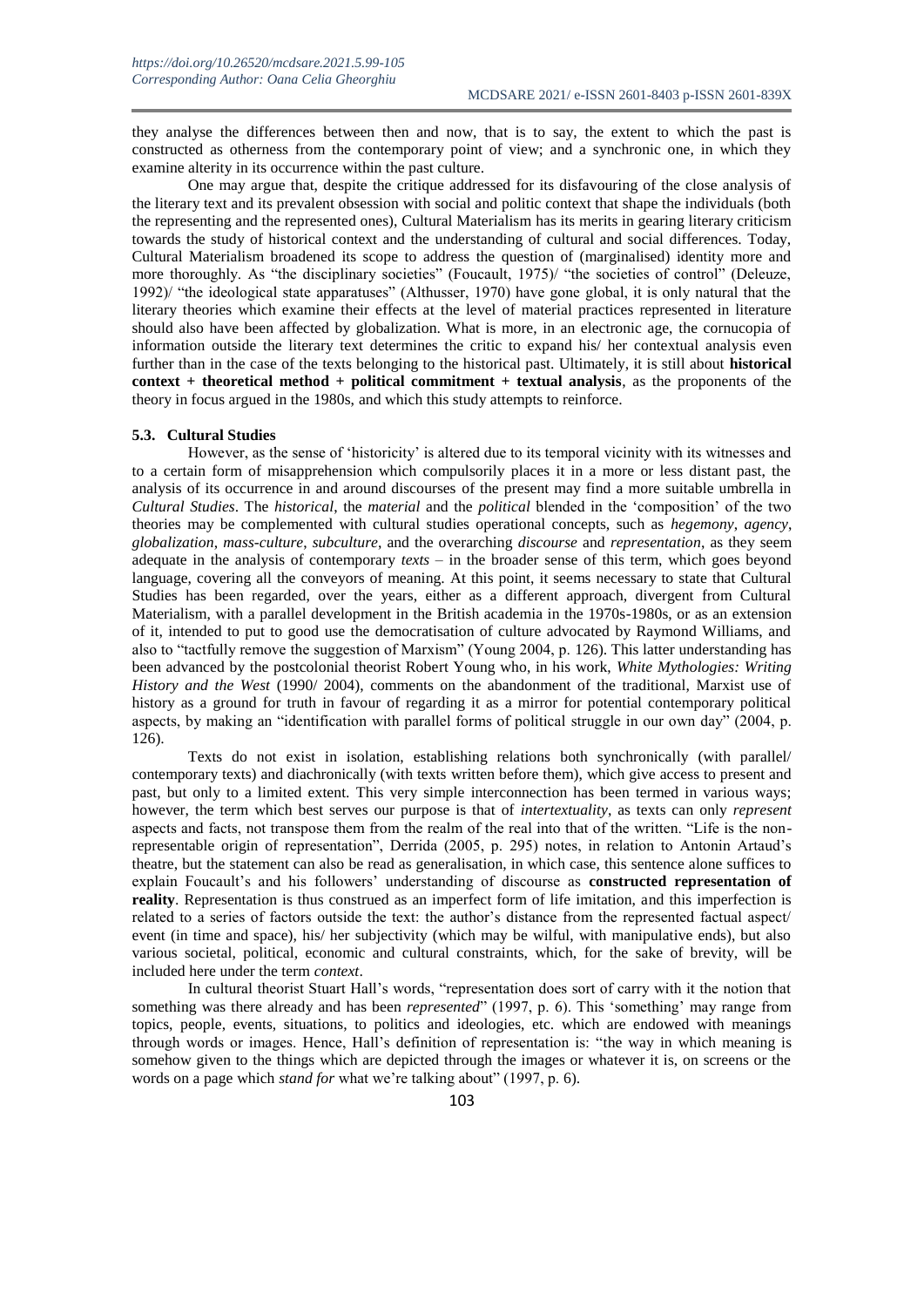A foundational concept in aesthetics, semiotics and political theory, representation is… represented (*faute de mieux)* as a triangular relationship: "[it] is always *of* something or someone *by* something or someone *to* someone" (Hall, 1997, p. 12). Representation "is an extremely elastic notion which extends all the way from a stone representing a man to a novel representing a day in the life of several Dubliners" (Hall, 1997, p. 13) – and it goes without saying that, when one speaks of literature, only the latter type of representation applies. As it is, ultimately, an issue of social agreement ("let us agree to represent *this* with *that* in *this way*" (Hall, 1997, p. 13)), literary representation functions through codes and conventions (language, tonality, representational schemes, styles, genres) and "can never be completely divorced from political and ideological questions" (Hall, 1997, p. 15). The notions of ideology and identity in the contemporary historical context and truth as a discursive construct influenced by power structures, together with the assessment of the media – as communicator of politics, but also as a steady and reliable provider of non-literary texts necessary in the contextual analysis – justify the choice of New Historicism/ Cultural Materialism and Cultural Studies as critical theories appropriate in analysing contemporary fiction.

#### **6. CONCLUSIONS**

To conclude, it needs to be reiterated that Cultural Materialism analyses the interaction between the power of State and cultural forms, and traces the way in which dominant structures, carriers of ideology, inform identity at the individual level, but may be also expanded to the level of national/ Westernized/ globalized identity. To these ends, it relies on the concepts of truth and power, borrowed from Michel Foucault's theorization of discourse, whilst laying great emphasis, in Marxist spirit, on the way in which the political, social and economic contexts inform the aesthetics of cultural artefacts at a given time in its development. Literature becomes, in turn, a political, economic and social factor, able to communicate and even fight. Conversely, through their nature as constructed discourses, but also through their incorporation into the literary text, politics and history become literature, which substantiates looking into both literary and non-literary texts for that illusory truth and/or reality.

The textual analysis proposed by New Historicism/ Cultural Materialism/ Cultural Studies points to a form of virtually encompassing everything that may go under the term *culture*. In this context, the awareness of culture allows an expanded target audience unhindered by possible misapprehensions owed to incomprehensibly formulated theories. Whether termed interchangeably based on geographical and/ or ideological criteria or considered individually, in point of specific traits which differentiate them from one another, New Historicism, Cultural Materialism or Cultural Studies still represent actual and rewarding modes of critically approaching the (literary) text, owing precisely to this weaving of influences which constitutes their common core. The combination of Poststructuralism, cultural theory, analyses of discourses of otherness (postcolonial and feminist studies, with their subsequent developments and ramifications) and Marxism leaves no stone unturned in the process of identification and understanding of the general context, whose conditions are, at the same time, abided by and replicated by discourse and representation. Without proposing a definitive grid of analysis, New Historicism, Cultural Materialism (and/ or Cultural Studies) provide the readers multifaceted possibilities to look at/ into the text.

#### **BIBLIOGRAPHY:**

- **[1]** Brannigan, J. *New Historicism and Cultural Materialism*. London. Macmillan. 1998.
- **[2]** Culler, J. *The Literary in Theory*. Stanford. Stanford University Press. 1997.
- **[3]** Derrida, J. *Writing and Difference*. London. Routledge. 2005
- **[4]** Eagleton, T. *Literary Theory.* Second edition. London. Blackwell. 1996.
- **[5]** Eco, U. *The Limits of Interpretation (Advances in Semiotics)*. Indiana University Press. 1991.
- **[6]** Geertz, C. *The Interpretation of Cultures*. New York. Basic Books. 1973.
- **[7]** Greenblatt, S. *Renaissance Self-Fashioning. From More to Shakespeare*. Chicago. University of Chicago Press. 2005.
- **[8]** Hall, S. 'Representation and the Media'. Transcript: Lecture at the Open University. Media Education Foundation. 1-22. 1997